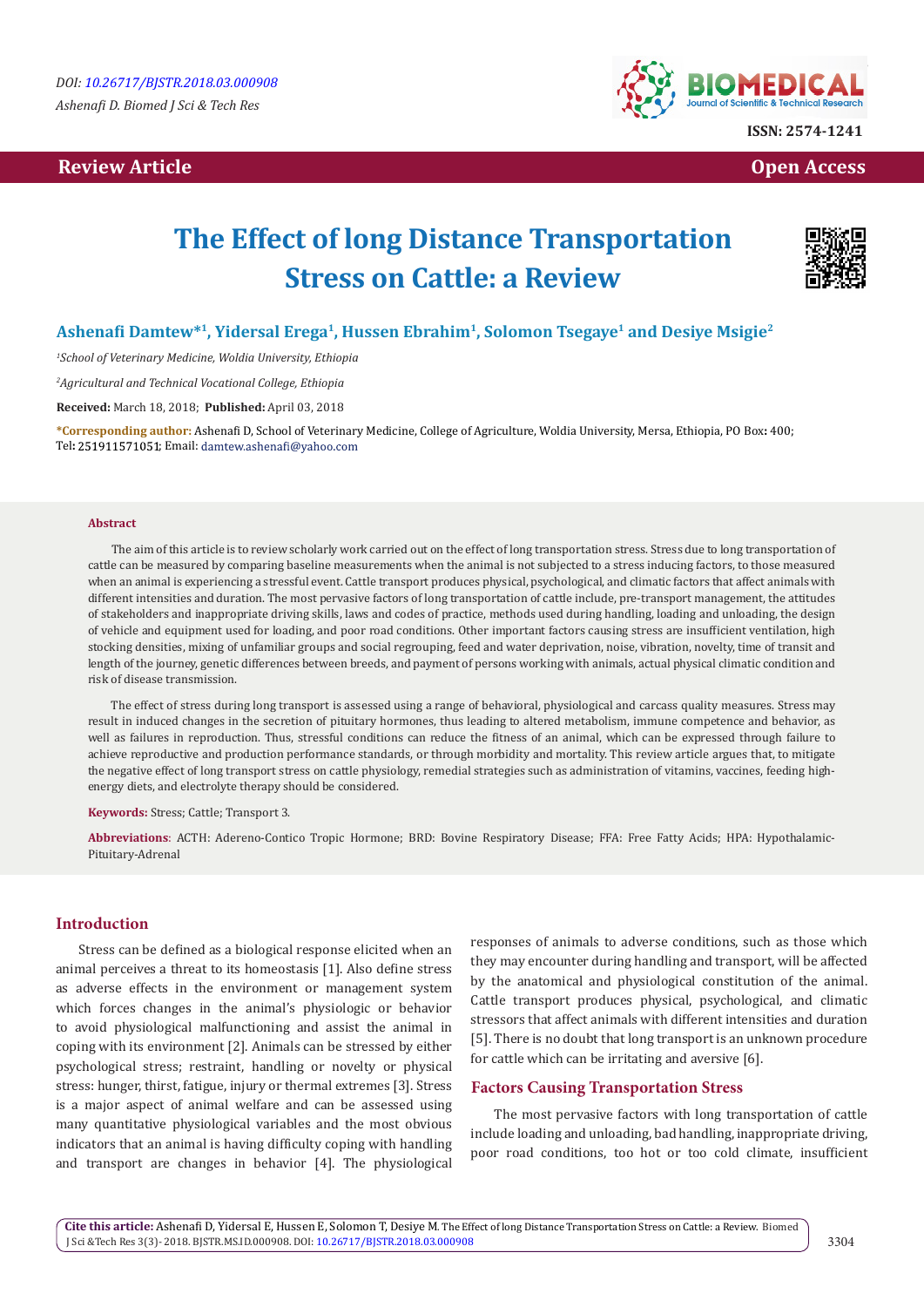ventilation, high stocking densities, mixing of unfamiliar groups, deck height, water and food deprivation, vibration, vehicle motion and length of the journey [6]. The duration of the journey has a greater impact than the distance and after long transport; most animals drink and then lie down [7]. In addition, pre-transport management, noise, vibration, novelty, social regrouping, crowding, climatic factors (temperature, humidity and gases), restraint, and time of transit [8]. The main critical issues resulting in stress during long transportation is due to factors like inadequate road vehicles, illegal route plan and non-compliance with travelling time limit, negligence and poor handling of animals, transport of unfit cattle, insufficient facility, ventilation, inroad vehicles.

Over-loading, difficulty in checking that vehicles were authorized to transport cattle and problems of norm interpretation [9]. Some other stress inducing factors during handling and transport are: the attitudes of stakeholders and their driving skills; laws and codes of practice; genetic differences between breeds, and different selection pressure; the design of vehicle for transport and design of equipment used for loading; payment of persons working with animals; the actual physical condition such as temperature, humidity and risk of disease transmission; the methods used during handling, loading and unloading methods [10] (Table 1).

| <b>Stress</b>     | <b>Stressor</b>                                                          | <b>Effect</b>          |
|-------------------|--------------------------------------------------------------------------|------------------------|
| <b>Behavioral</b> | Novelty, restraint,<br>noise                                             | Fear                   |
|                   | Mixing, overcrowding                                                     | Aggressive interaction |
| Nutritional       | Fasting                                                                  | Dehydration and hunger |
| Physical          | Mixing, overcrowding,<br>road conditions.<br>driving technique,<br>horns | Bruising and injury    |
|                   | Weather extremes                                                         | Hyper/hypothermia      |
| Infectious        | Dust                                                                     | Respiratory disease    |
|                   | Exposure                                                                 |                        |

**Table 1:** Stressors in cattle transportation.

# **Indicators and Physiological Measures of Long Transportation Stress**

When we measure stress in an animal we really measure the changes the stressor causes in the animal (example, a rise in body temperature, when the animal is having a net gain of heat from its environment) or the responses it invokes in trying to re-establish a normal internal state (a rise in breathing rate when it needs to increase heat-loss-rate) [11]. Stress due to long transportation of cattle can be measured by comparing baseline measurements when the animal is not subjected to a stress inducing factors, to those measured when the animal is experiencing a stressful event [12]. Moreover, levels of stress can be measured by physiological parameters such as heart rate, body temperature, respiration rate and hormonal changes [10,13]. Physiological responses such as heart rate and blood hormones are good indicators to study animal stress effects [14]. Additionally, transport stress triggers an increase

in activity of thyroid and adrenal function in cattle that continues to increase after long-distance transport [15].

Physiological measurements of stress are dependent on the interaction of many systems. Some stress responses can be measured by the functionality of the primary system involved [7]. Physiological measures indicate that long transport of cattle can result in immune suppression, which can lead to increased susceptibility to disease and might result in increased pathogen shedding [16]. Physiological measures encounter during long transport include: plasma cortisol levels, heart rate, breathing rate, extent of muscle tremor, foaming at the mouth, changes in adrenaline and noradrenaline (i.e., epinephrine and nor epinephrine), plasma or saliva glucocorticoid levels, saliva cortical levels, increases/ decreases in body temperature, physical signs of nausea or motion sickness, plasma vasopressin levels, plasma ß-endorphin levels, plasma Adereno-Contico Tropic Hormone (ACTH) levels, plasma creatine kinase levels, plasma lactate dehydrogenate levels.

Osmolality of the blood, plasma ß-hydroxybutyrate levels, behavior when allowed to eat or drink, white blood cell counts, red blood cell counts, activity and efficiency of lymphocytes and immunosuppressant [10]. Cortical concentrations are used extensively as an indicator of stress because cortisol is released during the activation of the HPA axis in response to stressful stimuli [17]. An elevation in plasma cortisol levels and catecholamine's in response to long transportation has been widely documented in the calf [18]. Transportation stress is known to cause an increase in plasma urea, which indicates an increase in protein and nucleic acids breakdown in the muscles, due to increase in cortical concentration and prolong food deprivation during stressful transportation conditions [19]. Creative kinas increase proportionately with the duration of the journey and remain high for several days after transport [20], because this enzyme is released into the blood stream when there is muscle damage and during vigorous exercise; high levels of this enzyme in the blood plasma indicate physical fatigue.

Additionally, transport stress triggers an increase in activity of thyroid and adrenal function in cattle that is evident after even short journeys and continues to increase after long-distance transport [15]. Plasma glucose is one of the commonly used physiological indicators of stress during transportation [21]. Transportation stress has been reported to cause an elevation in plasma glucose concentrations due to an attempt to make up for energy loss during transport, glucose is mobilized from glycogen in the liver and muscles into the systemic circulation or due to depletion of glycogen reserves from the skeletal muscles [22]. Increase in plasma glucose concentration is mainly due to glycogenolysis associated with the increase in catecholamine's and glucocorticoids which were released during the stress of long transportation [23]. The concentration of plasma total protein, albumin and hemoglobin were observed to increase when animals suffer from dehydration as a result of long hour transport [24], but the increase was independent of the journey time [19].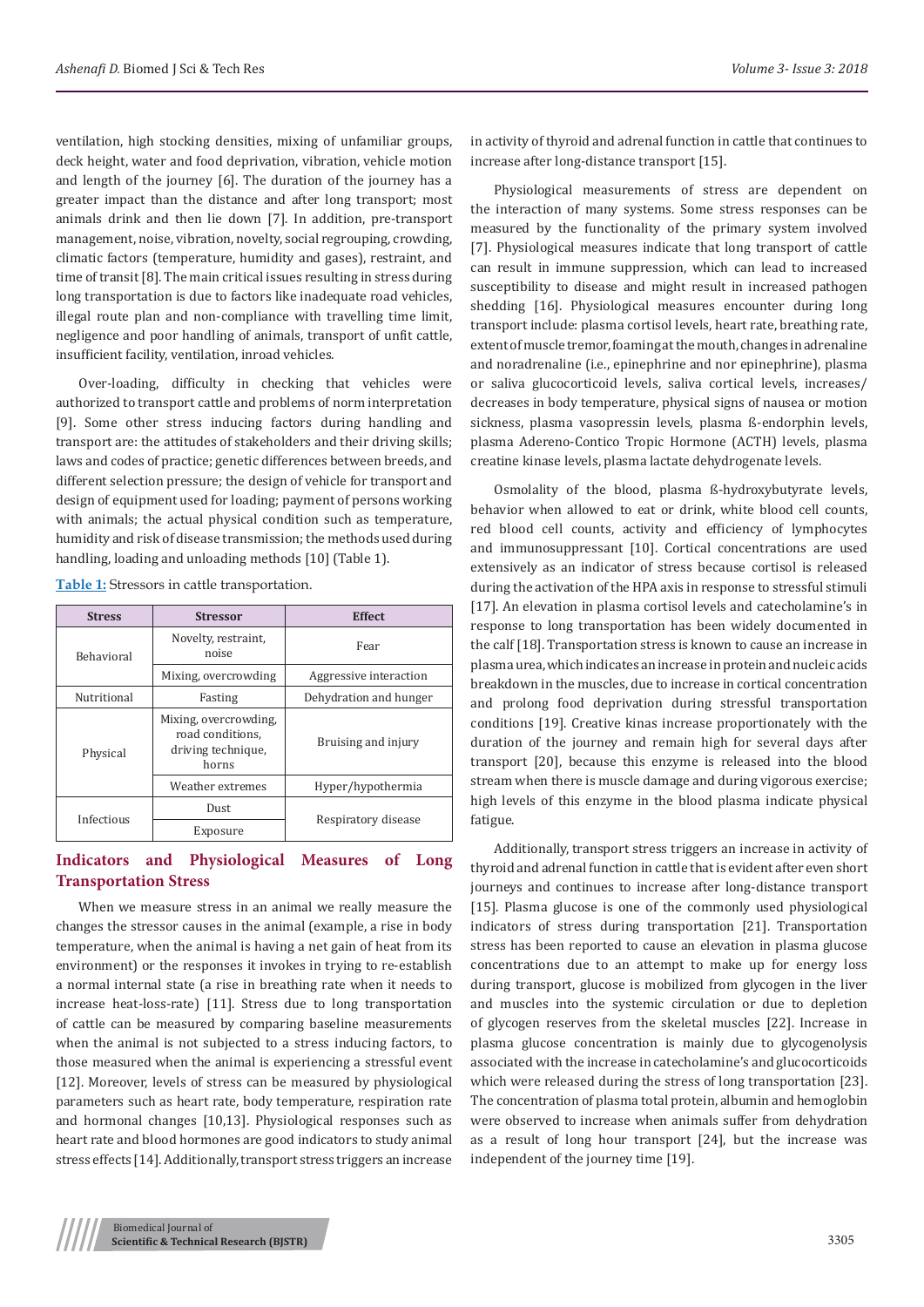Changes in mineral metabolism during cattle transportation involve mainly calcium, magnesium, sodium, potassium and chloride [22]. An increase in muscles activities of stressed cattle results from a rise in calcium ion concentration in the extracellular tissue fluid. The concentration of magnesium in body tissue decreases during transportation, which led to a change in the activity of mitochondrial membrane of cells. The energy exchange of skeletal and heart muscle is seriously affected by lack of magnesium. Stress together with lack of magnesium causes an increase in the synthesis and release of catecholamine, resulting in an increase in cell permeability [25]. One indicator of the impact of stress on the immune system is characterized by the ratio of neutrophils to lymphocytes, which are types of white blood cells. Heart rates can be recorded by telemetric system to monitor the stress response of the cardiovascular system [11].

# **Effects and Implications of Long Distance Transportation Stress**

Stress resulted in induced changes in the secretion of pituitary hormones, thus leading to altered metabolism, immune competence and behavior, as well as failures in reproduction [7]. Stress reduces fertility by disrupting the intricate and precisely regulated hormonal cascade that controls the gonadal development and functions [26]. As a consequence, stress retards development of ovarian follicles, reduces ovulation, increase embryo and fetal loss, extends the interval from calving to conception and increases the services required per conception [27]. Thus, stressful conditions could diminish reproductive success and is responsible for subfertility [11] (Table 2).

**Table 2:** Commonly used physiological indicators during long transport.

| <b>Stressor</b>          | Physiological variable measured in<br>blood or other body fluid |
|--------------------------|-----------------------------------------------------------------|
| Food deprivation         | Increased FFA, B-OHB, glucose, urea                             |
| Dehydrations             | Increased osmolality, total protein,<br>albumin, PCV            |
| Physical exertion        | Increased CK, lactate                                           |
| Fear, lack of control    | Increased cortical, PCV                                         |
| Motion sickness          | Increases Vasopressin                                           |
| Fear, physical effects   | Increased heart rate, respiration rate                          |
| Hypothermia/hyperthermia | Body temperature, skin temperature                              |

Animals feel stress too, and it can compromise their health and ability to thrive, that, in turn, can cost producers money [7]. Animals raised in less than ideal conditions may have reduced weight gain, milk production, birth weights and survival while making stock management more difficult [27]. Stress can have detrimental effects on the quality of food products which can pose serious economic issues for the livestock industry due to increased costs ultimately borne by the producer and the consumer. Stress reduces the fitness of an animal, which can be expressed through failure to achieve production performance standards, or through disease and death [11].

## **Calves**

Young calves are particularly poorly adapted to cope with transport, because their immune system and stress response are not yet fully developed. Thus, young calves are especially vulnerable to long transport stress resulting in high morbidity (from diarrhea, pneumonia and shipping fever) and mortality rates of between 1% and 23% [28]. Immunosuppressant after transportation predisposes calves to developing bovine respiratory disease (BRD), which commonly occurs in the first 45 days of arrival and is associated with 65 to 80 % morbidity and 35 - 55 % mortality. Therefore, even a modest reduction in stress after transportation could have a significant economic benefit for cattle producers [29]. Young calves respond to transport with an increase in body temperature, heart rate and plasma cortisol concentration (indicative of stress) [30] and significantly increased levels of adrenaline [31]. Recent findings showed transported calves had increased rectal temperature and increased risk of respiratory disease following long transportation. The transported calves showed signs of energy mobilization (increased plasma concentration of free fatty acids (FFA) and physical exertion (increased plasma activity of creatine kinase), but were not dehydrated [32]. Also activation of the hypothalamicpituitary-adrenal (HPA) axis was found after calf transport [33].

## **Dairy and Beef Cattle**

Mortality of adult cattle during road transportation increases with the length of the journey: a six fold increase in mortality of fattened cattle and 15-fold increase for dairy cattle for long journeys of more than 300km when compared with short journeys of less than 50km [34].

## **Remedial Approaches**

The European Union (EU) legislation on animal including cattle welfare during transport has been widely modified in the last three decades to improve the protection of animals during long transport [20]. The following breaches of the legislation have been common for many years: deficient checks of journey logs; failure to give animals the rest, food and water; exceeding the permitted loading density; insufficient headroom; failure to provide water on the vehicle; the use of vehicles that fail to meet the legislative standards for journeys exceeding eight hours; the transport of unfit animals, and lack of certification for the drivers [34]. Recovery from long distance transport to pre-transport levels is slow because of the disruption of eating cycles and water deprivation. Recovery can take as long as 5 day after transport [35].

This review article argues that various remedial strategies have been attempted to decrease cattle response to transportation stress such as preconditioning, administration of vitamins, vaccines, feeding high-energy diets, and electrolyte therapy. The use of longacting non-steroidal anti-inflammatory drugs (NSAIDs), specifically meloxicam is suggested having practical benefits, to mitigate the negative effect of long transport on cattle physiology [29]. These approaches to managing long transport stress have met with little success. During long duration transport, it is important to ensure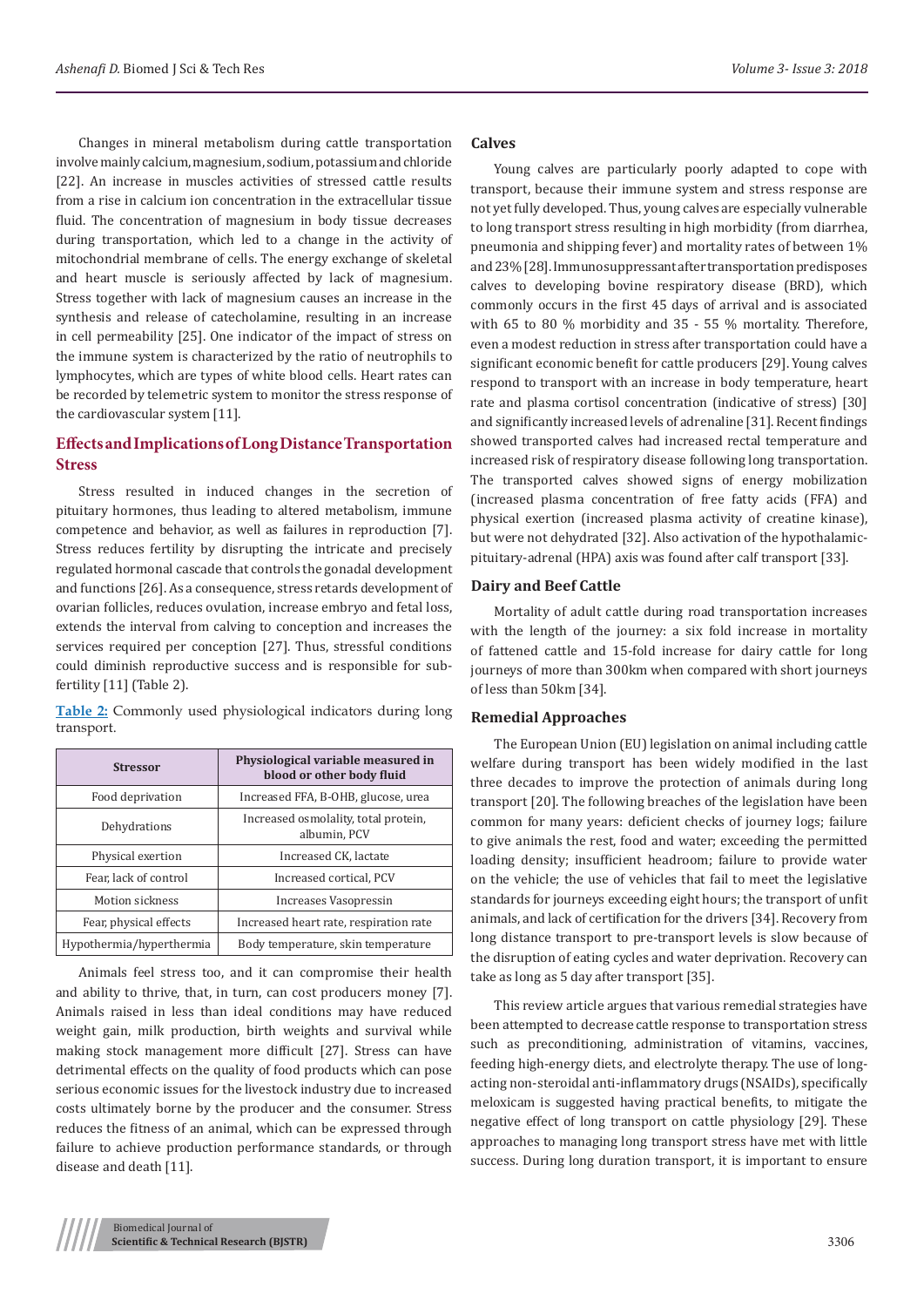that floor conditions and stocking density allow proper rest to take place [36]. Quality of driving and various aspects of vehicle design, such as shock absorption, are factors, which influence the comfort of the transported cattle [37,38]. For adult cattle recommended a rest period of at least 6 hours after 12 hours of travel, during which food and water should be provided [20].

### **Conclusion and Recommendation**

Most studies indicate long transportation represents a source of stress for cattle. The effect of stress effect of long transportation can be measured using physiological as well as behavioral parameters. In the case of long-distance transport, recovery to pre-transport levels is slow and it can take as long as 5 day after transportation because of the disruption of eating cycles and water deprivation. However, there are some limitations regarding the measurement of the parameters and this includes, the decrease or increase in any physiological measurements may induce not only by stress of transportation but also due to other environmental factors. Therefore, these physiological indicators should be taken as an opportunity but not considered as the main once.

After reviewing different scholarly work carried out on the effect of long transportation stress we forward the following recommendations for future line of works:

a. Physiological parameters were doubtable for measuring the effect of stress in cattle since other factors also may lead to change of these physiological indicators, therefore, appropriate measuring techniques should be devised to measure the indicators specifically.

b. Cattle transport should be avoided during extreme weather conditions and should be limited to short journeys and cattle must be handled in a safe and suitable way to ensure they are free from hazards and stresses.

c. During transportation and handling of cattle, implementing international standard guidelines and strategies as well as utilization of recommended special vehicles and recruitment of well trained professionals at different levels to decrease the negative effects of stress.

#### **References**

- 1. Mob erg (2000) Biological response to stress: Implications for Animal Welfare. In: Moberg GP, Mendy JA (Eds.), The Biology of Animal Stress, Oxon OX108DE, CAB International, Walling for, UK, p. 1-21.
- 2. Stull (1997) Stress and Dairy Calves. University of California, California.
- 3. (2015) the Cleveland Clinic Foundation, Stress and Stress Management, India.
- 4. [Broom DM \(2000\) Welfare assessment and welfare problem areas](https://www.researchgate.net/publication/284848818_Welfare_assessment_and_welfare_problem_areas_during_handling_and_transport)  during handling and transport. [In: Livestock Handling and Transport.](https://www.researchgate.net/publication/284848818_Welfare_assessment_and_welfare_problem_areas_during_handling_and_transport)  [\(Eds.\). T Grandin, CABI Publishing, New York, USA, pp. 43-61.](https://www.researchgate.net/publication/284848818_Welfare_assessment_and_welfare_problem_areas_during_handling_and_transport)
- 5. Earley B, Murray M, [Prendiville DJ \(2010\) Effect of road transport for up](https://www.ncbi.nlm.nih.gov/pubmed/20646269/)  [to 24 hours followed by twenty-four hour recovery on live weight and](https://www.ncbi.nlm.nih.gov/pubmed/20646269/)  [physiological responses of bulls. BMC Vet Res 6: 38.](https://www.ncbi.nlm.nih.gov/pubmed/20646269/)
- 6. [Hartung J, Marahrens M, Holleben KV \(2003\) Recommendations for](https://www.ncbi.nlm.nih.gov/pubmed/12731115)  [future development in cattle transport in Europe.](https://www.ncbi.nlm.nih.gov/pubmed/12731115) Dtsch tierärztl Wschr [110\(3\): 128-130.](https://www.ncbi.nlm.nih.gov/pubmed/12731115)
- 7. [Von Borell E, Schaffer D \(2005\) Legal requirements and assessment of](https://www.sciencedirect.com/science/article/pii/S0301622605001041) [stress and welfare during transportation and slaughter handling of pigs.](https://www.sciencedirect.com/science/article/pii/S0301622605001041) [Livestock Production Science 97\(2-3\): 81-87.](https://www.sciencedirect.com/science/article/pii/S0301622605001041)
- 8. [Eicher SD \(2001\) Transportation of cattle in the dairy industry: Current](https://www.sciencedirect.com/science/article/pii/S0022030201701920) [research and future directions](https://www.sciencedirect.com/science/article/pii/S0022030201701920)*.* J Dairy Sci 84: 19-23.
- 9. Singh SK (2012) Animal health. Bio green books, New Delhi, India.
- 10. [Broom DM \(2003\) Transport stress in cattle and sheep with details of](https://www.ncbi.nlm.nih.gov/pubmed/12731104) [physiological, ethological and other indicators. Dtsch Tierärztl Wsch](https://www.ncbi.nlm.nih.gov/pubmed/12731104) [110\(3\): 83-89.](https://www.ncbi.nlm.nih.gov/pubmed/12731104)
- 11. [Burdick NC, Randel RD, Caroll JA, Welsh TH \(2011\) Interactions between](https://www.hindawi.com/journals/ijz/2011/373197/) [temperament, stress and immune function in cattle.](https://www.hindawi.com/journals/ijz/2011/373197/) Journal of Zoology [p. 9.](https://www.hindawi.com/journals/ijz/2011/373197/)
- 12. [Michelle B \(2014\) Trailer micro-climate during long-distance transport](https://ecommons.usask.ca/handle/10388/ETD-2013-12-1378) [of finished beef cattle for the summer months in North America.](https://ecommons.usask.ca/handle/10388/ETD-2013-12-1378) [Saskatoon Saskatchewan S7N 5A9.](https://ecommons.usask.ca/handle/10388/ETD-2013-12-1378)
- 13. Aradom S (2012) Animal transport and welfare with special emphasis on transport time and vibration including logistics chain and abattoir operations, Department of Energy and Technology, Swedish University of Agricultural Sciences, Sweden.
- 14. Fufa S (2015) Effects [of handling on Animals welfare during transport to](https://pub.epsilon.slu.se/12824/) [marketing. Acta Universitatis agriculturae Sueciae p. 117.](https://pub.epsilon.slu.se/12824/)
- 15. [Fazio E, Medica P, Alberghina D, Cavaleri S, Ferlazzo A \(2005\) Effect](https://www.ncbi.nlm.nih.gov/pubmed/16369885) [of long-distance road transport on thyroid and adrenal function and](https://www.ncbi.nlm.nih.gov/pubmed/16369885) [hematocrits values in Limousin cattle: influence of body weight decrease.](https://www.ncbi.nlm.nih.gov/pubmed/16369885) [Veterinary Research Communications](https://www.ncbi.nlm.nih.gov/pubmed/16369885) 29(8): 713-719.
- 16. [Nielsen BL, Dybkjær L, Herskin MS \(2011\) Road transport of farm](https://www.ncbi.nlm.nih.gov/pubmed/22445408) [animals: effects of journey duration on animal welfare.](https://www.ncbi.nlm.nih.gov/pubmed/22445408) Animal 5(3): [415-427.](https://www.ncbi.nlm.nih.gov/pubmed/22445408)
- 17. [Swanson JC, Morrow Tesch J \(2001\) Cattle transport: Historical, research,](https://academic.oup.com/jas/article/79/suppl_E/E102/4626028) and future perspectives. [Journal of Animal Science 79\(1\): 102-109.](https://academic.oup.com/jas/article/79/suppl_E/E102/4626028)
- 18. [Odore R, D Angelo A, Badino P, Bellino C, Pagliasso S, et al. \(2004\)](https://www.ncbi.nlm.nih.gov/pubmed/15501147/) [Road transportation effects blood hormone levels and lymphocyte](https://www.ncbi.nlm.nih.gov/pubmed/15501147/) [glucocorticoid and β-adrenergic receptor concentrations in calves](https://www.ncbi.nlm.nih.gov/pubmed/15501147/)**.** Vet [J 168\(3\): 297-303.](https://www.ncbi.nlm.nih.gov/pubmed/15501147/)
- 19. [Guardia MD, Estany J, Balasch S, Oliver MA, Gispert M, et al. \(2009\)](https://www.ncbi.nlm.nih.gov/pubmed/15501147/) Risk [assessment of skin damage due to pre-slaughter conditions and RYRI](https://www.ncbi.nlm.nih.gov/pubmed/15501147/) [gene in cattle. Meat Sci](https://www.ncbi.nlm.nih.gov/pubmed/15501147/) 81: 745-751.
- 20. [Evangelia N, Sossidou Broom DM, Cziszter LT, Geers R, Gebresenbet G , et](http://docplayer.net/2347924-Welfare-aspects-of-the-long-distance-transportation-of-cattle-aspecte-ale-bunastarii-in-transportul-taurinelor-la-distante-mari.html) [al. \(2009\) Welfare aspects of the long distance transportation of cattle.](http://docplayer.net/2347924-Welfare-aspects-of-the-long-distance-transportation-of-cattle-aspecte-ale-bunastarii-in-transportul-taurinelor-la-distante-mari.html) Zootehnie *şi* Biotehnologii 42(2): 613-621.
- 21. [Averos X, Martin S, Riu M, Serratosa J, Gosalvez LF \(2008\) Stress response](https://www.sciencedirect.com/science/article/pii/S1871141308001121) [of extensively reared young bulls being transported to growing-finishing](https://www.sciencedirect.com/science/article/pii/S1871141308001121) [farm under Spanish summer commercial conditions](https://www.sciencedirect.com/science/article/pii/S1871141308001121)*.* Life Sci 119(1-3): [174-182.](https://www.sciencedirect.com/science/article/pii/S1871141308001121)
- 22. [Eniolorunda OO, Fashina OE, Aro OO \(2009\) Adaptive physiological](https://www.researchgate.net/publication/242156494_Adaptive_physiological_response_to_load_time_stress_during_transportation_of_cattle_in_Nigeria) [response to load time stress during transportation of cattle In Nigeria.](https://www.researchgate.net/publication/242156494_Adaptive_physiological_response_to_load_time_stress_during_transportation_of_cattle_in_Nigeria) [Archivos de Zootecnia](https://www.researchgate.net/publication/242156494_Adaptive_physiological_response_to_load_time_stress_during_transportation_of_cattle_in_Nigeria) 58(222): 223-230.
- 23. [Tadich N, Gallo H, Bustamante H, Schwerter M, Van Schaik G \(2005\)](https://www.sciencedirect.com/science/article/pii/S0301622604002398) [Effects of transport and lairage time on some blood constituents of](https://www.sciencedirect.com/science/article/pii/S0301622604002398) [Friesian-Cross steers in Chile. Livest Prod Sci 93\(3\): 223-233.](https://www.sciencedirect.com/science/article/pii/S0301622604002398)
- 24. [Parker AJ, Hamlin GP, Coleman CJ, Fitzpattrick, LA \(2003\) Quantitative](https://www.ncbi.nlm.nih.gov/pubmed/12817490) [analysis of acid-base balance in Bosindicussteers subjected to](https://www.ncbi.nlm.nih.gov/pubmed/12817490) [transportation of long duration](https://www.ncbi.nlm.nih.gov/pubmed/12817490)*.* J Anim Sci 81(6): 1434-1439.
- 25. Davidson A, Mc Connico R, Mitchell M, Hubert J, Coates Markle L (2004) The effect of pre-treatment with oral electrolytes on serum cortisol and other hematological parameters in a group of feral horses transported by road. Vet J 168: 199.
- 26. Broom DM (2008) the welfare of livestock during road transport. In: M Apple by, V Cussen L, Garcés L Lambert, J Turner (Eds.), Long distance transport and the welfare of farm animals. England, UK, pp. 157-181.

Biomedical Journal of **Scientific & Technical Research (BJSTR)** 3307